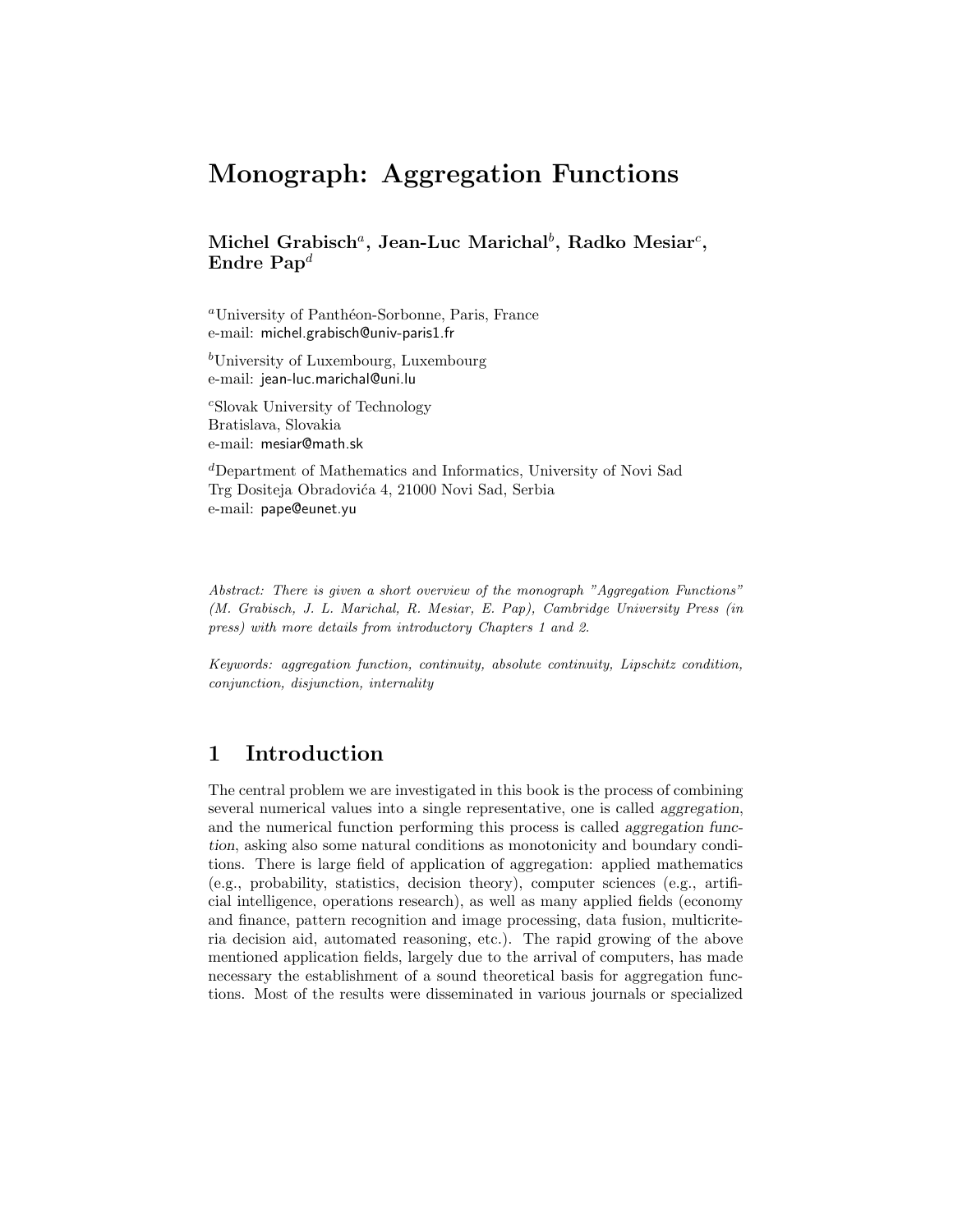books, where usually only one specific class of aggregation functions devoted to one specific domain is discussed. Today, an important amount of literature is already available, many significant results have been found (such as characterizations of various families of aggregation functions), and many connections have been done with either related fields or former works (such as triangular norms in probabilistic metric spaces, theory of means and averages, etc.), see [1, 2, 3, 4, 5, 6, 7, 8, 9, 10]. For the researcher as well as for the practitioner, this proficiency and abundance of literature, but scattered in many domains, are more a handicap than an advantage, and there is a real lack of a unified and complete view of aggregation functions, where one could find the most important concepts and results, presented in a clear and rigorous way. This book has been written in the intention of filling this gap: it offers a full, comprehensive, rigorous and unified treatment of aggregation functions, and is intended to serve as a reference book in the field. Our main motivation has been to bring a unified viewpoint of the aggregation problem, and to provide an abstract mathematical presentation and analysis of aggregation functions used in various disciplines, without referring explicitly to a given domain. The book also provides to the field a unified terminology and notation.

After giving the contents of the book, we present only the basic definition of the aggregation function with few common examples. As an illustration, we mention only two additional elementary mathematical properties: continuity and position with respect to Min and Max. After that we mention very briefly some topics of the book.

**2 Contents of the book Preface Chapter 1. Introduction** 1.1 Main motivations and scope 1.2 Basic definitions and examples 1.3 Conventional notation **Chapter 2. Properties for aggregation** 2.1 Introduction 2.2 Elementary mathematical properties 2.2.1 Monotonicity 2.2.2 Continuity Standard continuity A stronger form: Uniform continuity A stronger form: Absolute continuity A stronger form: Lipschitz condition Weaker forms: left and right continuities 2.2.3 Symmetry Going from the symmetric case to the nonsymmetric case 2.2.4 Idempotency Idempotent functions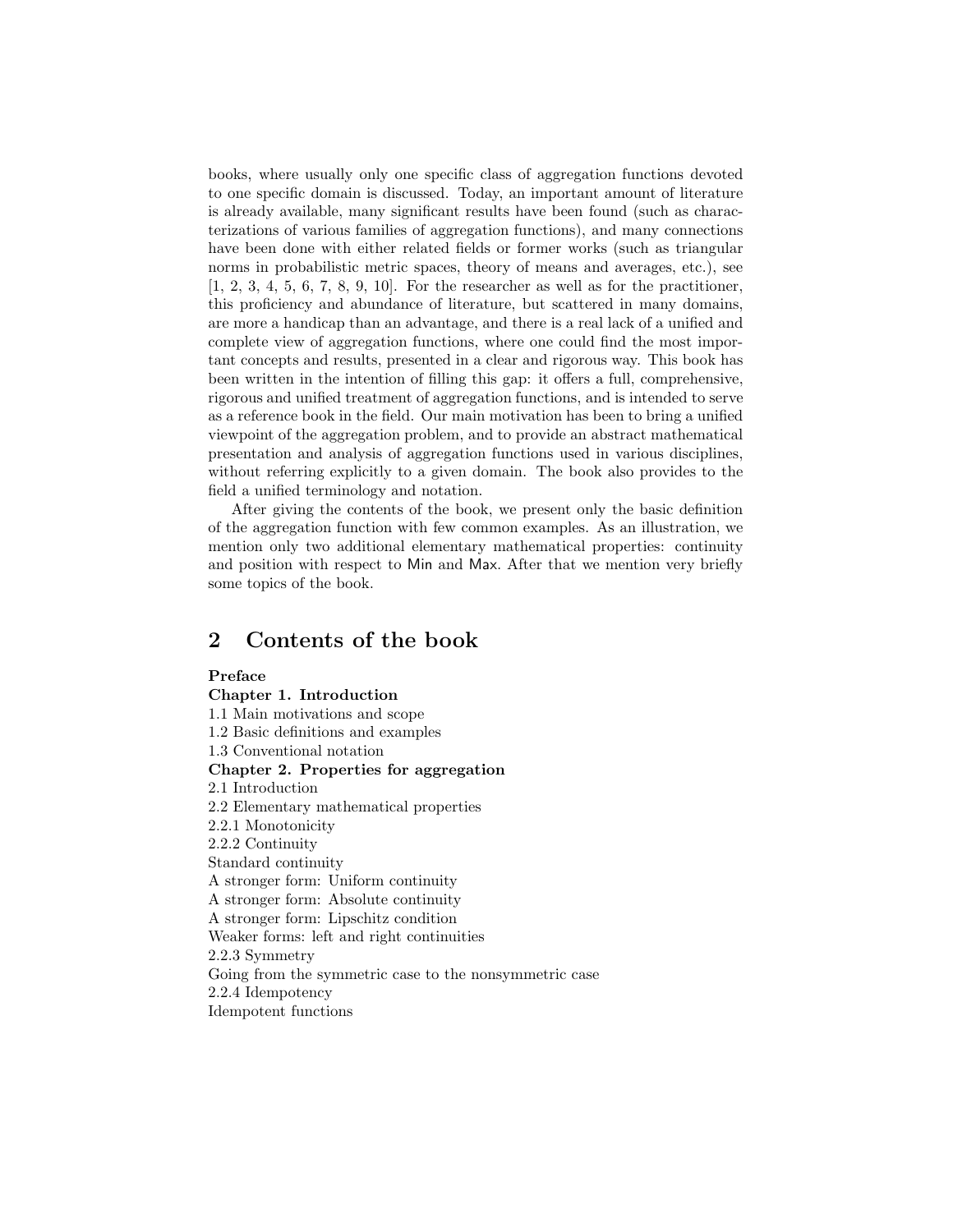Idempotent elements

Range-idempotent functions

Endpoint-preservation Strong idempotency

Idempotizable functions

2.2.5 Conjunction, disjunction, and internality

 $k$ -conjunctive and  $k$ -disjunctive functions

2.3 Grouping based properties

2.3.1 Associativity

2.3.2 Decomposability and strong decomposability

Decomposability

Strong decomposability

2.3.3 Autodistributivity

2.3.4 Bisymmetry

2.4 Invariance properties

2.4.1 Ratio, difference, interval, and log-ratio scales

2.4.2 Ordinal scales

2.4.3 Inversion of scales

2.5 Further properties

2.5.1 Neutral and annihilator elements

2.5.2 Additivity and related properties

### **Chapter 3. Conjunctive and disjunctive aggregation functions**

3.1 Preliminaries and general notes

3.2 Generated conjunctive aggregation functions

3.3 Triangular norms and related conjunctive aggregation functions

3.3.1 Conjunctors and bwt-norms

3.3.2 Basic t-norms

3.3.3 Families of t-norms

3.3.4 Different kinds of continuities for t-norms

3.3.5 Continuous Archimedean t-norms

3.3.6 Additive generators of t-norms

3.3.7 Ordinal sums of t-norms and representation of continuous t-norms

3.3.8 T-subnorms

3.3.9 Convergence of t-norms

3.4 Copulas and quasi-copulas

3.4.1 General copulas

3.4.2 Representation of copulas and Archimedean copulas

3.4.3 Some additional results on copulas

3.4.4 Quasi-copulas

3.5 Disjunctive aggregation functions

3.6 Uninorms

3.6.1 Basic properties

3.6.2 Characterization of uninorms

3.6.3 Idempotent uninorms

3.6.4 Generated uninorms

3.7 Nullnorms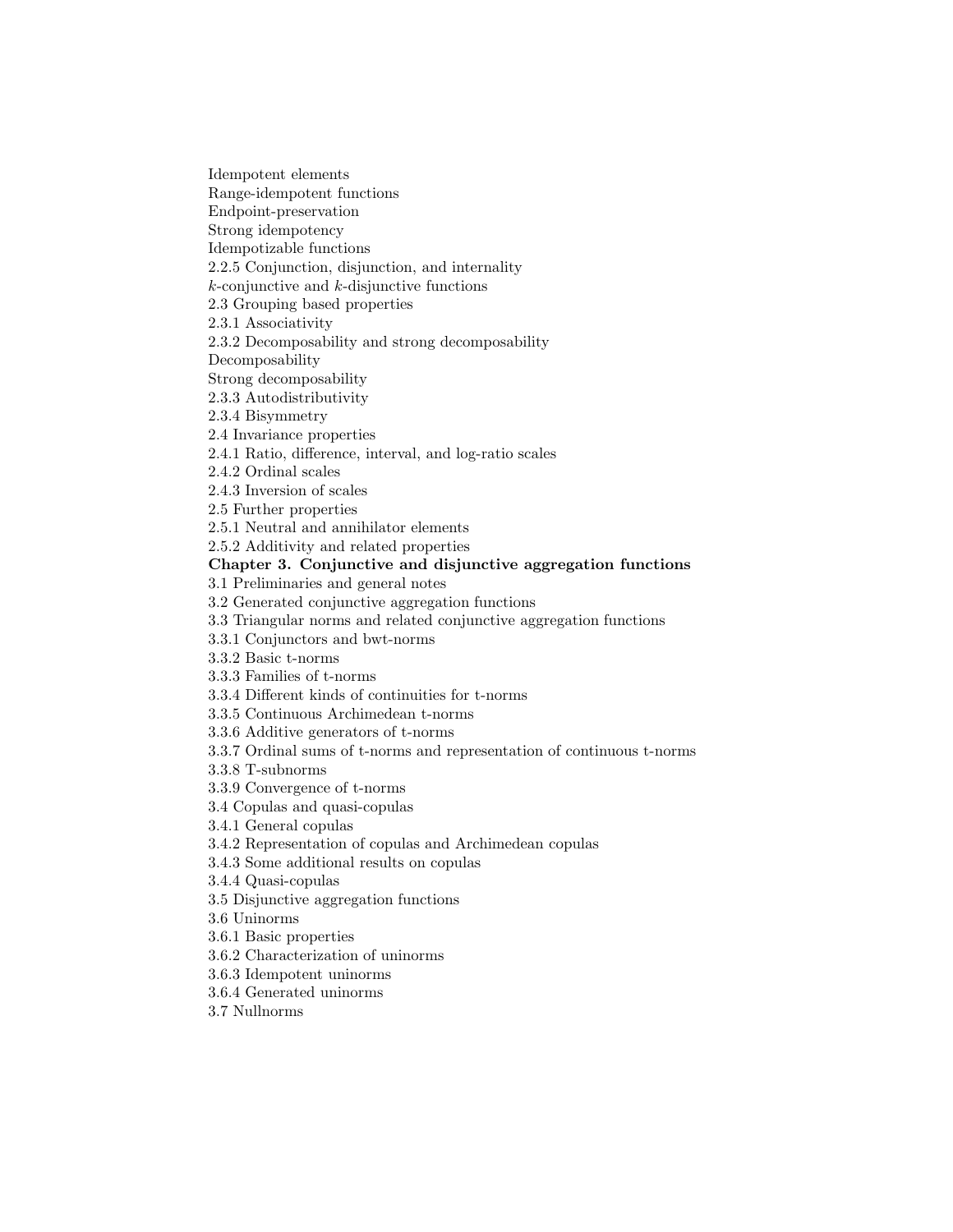3.8 More aggregation functions related to t-norms

(i) Gamma operators

(ii) Exponential convex T-S-operators

(iii) Linear convex T-S-operators

(iv) Symmetric sums related to t-norms and t-conorms

3.9 Restricted distributivity

Chapter 4. Means and averages

4.1 Introduction and definitions

4.2 Quasi-arithmetic means

4.2.1 Axiomatization of quasi-arithmetic means

4.2.2 Subclasses of quasi-arithmetic means

4.3 Generalizations of quasi-arithmetic means

4.3.1 Quasi-linear means and quasi-linear functions

4.3.2 Quasi-arithmetic means with weight function

4.3.3 Nonstrict quasi-arithmetic means

4.4 Associative means

4.5 Means constructed from a mean value property

4.5.1 Lagrangian means

4.5.2 Cauchy means

4.6 Constructing means

4.6.1 Idempotization

4.6.2 Symmetrization

4.6.3 Minimization

4.7 Further extended means

4.7.1 Sierpiński carpet

4.7.2 Generated weight triangles

#### **Chapter 5. Aggregation functions based on nonadditive integrals**

5.1 Introduction

5.2 Set functions, capacities, and games

5.2.1 Starting from weight vectors

5.2.2 Capacities and related set functions

5.3 Some linear transformations of set functions

5.4 The Choquet integral

5.4.1 Definitions

5.4.2 Relation to interpolation and lattice polynomials

5.4.3 Expressions of the Choquet integral

5.4.4 Properties of the Choquet integral

5.4.5 Characterization of the Choquet integral

5.4.6 Particular Choquet integrals

5.4.7 Multilevel Choquet integral

5.5 The Sugeno integral

5.5.1 Weighted lattice polynomial functions

5.5.2 Definition and expressions of the Sugeno integral

5.5.3 Properties of the Sugeno integral

5.5.4 Characterization of the Sugeno integral

5.5.5 Particular Sugeno integrals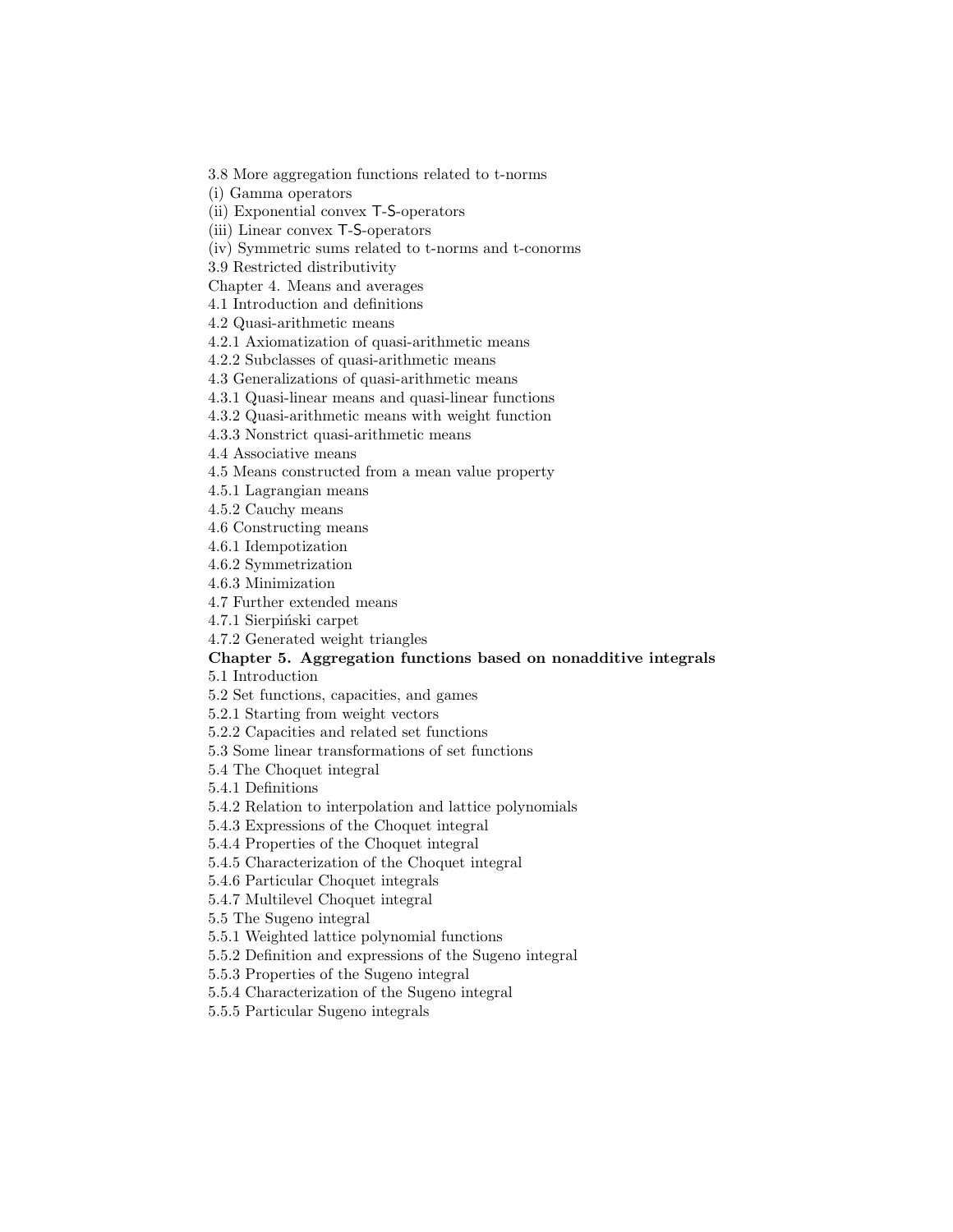5.6 Other integrals

The (S,U)-integral

The Murofushi integral

The Benvenuti integral

The universal integral

### **Chapter 6, Construction methods**

6.1 Introduction

6.2 Transformed aggregation functions

6.2.1  $\varphi$ -invariant aggregation functions

6.2.2  $\varphi$ -duality

6.2.3 Self-dual aggregation functions

6.2.4 More general transformations

6.3 Composed aggregation

6.3.1 Composition based on associativity

6.3.2 Composition of functions

6.4 Weighted aggregation functions

6.4.1 Integer weights

6.4.2 Nonnegative real weights

6.4.3 Qualitative approach

6.5 Some other aggregation-based construction methods

6.5.1 Idempotization

6.5.2 Augmenting

6.5.3 Method of flying parameter

6.5.4 Constraining

6.6 Aggregation functions based on minimal dissimilarity

6.7 Ordinal sums of aggregation functions

6.8 Extensions to aggregation functions

### **Chapter 7. Aggregation on specific scale types**

7.1 Introduction

7.2 Ratio scales

7.2.1 General descriptions

7.2.2 Aggregation functions on ratio scales

7.3 Difference scales

7.3.1 General descriptions

7.3.2 Aggregation functions on difference scales

7.4 Interval scales

7.4.1 General descriptions

7.4.2 Aggregation functions on interval scales

7.5 Log-ratio scales

### **Chapter 8. Aggregation on ordinal scales**

8.1 Introduction

8.2 Order invariant subsets

8.3 Lattice polynomial functions and some of their properties

8.3.1 Lattice polynomial functions

8.3.2 Special lattice polynomial functions

8.3.3 Properties of lattice polynomial functions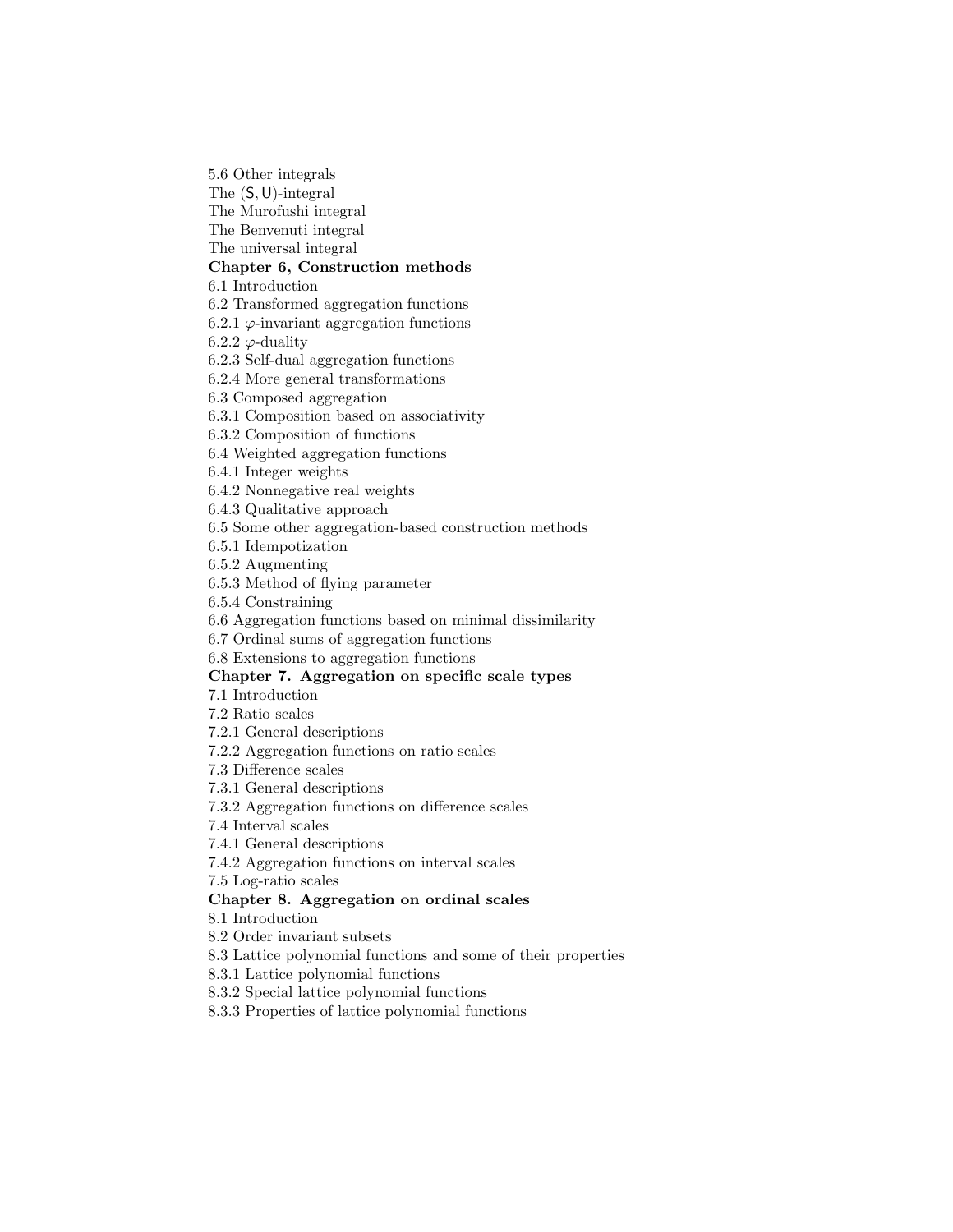8.4 Ordinal scale invariant functions

8.4.1 General descriptions

8.4.2 The nondecreasing case

8.4.3 The continuous case

8.5 Comparison meaningful functions on a single ordinal scale

8.5.1 General descriptions

8.5.2 The nondecreasing case

8.5.3 The continuous case

8.6 Comparison meaningful functions on independent ordinal scales

8.6.1 General descriptions

8.6.2 The nondecreasing case

8.6.3 The continuous case

8.7 Aggregation on finite chains by chain independent functions

8.7.1 Introduction

8.7.2 Aggregation by ordinal scale invariant functions

8.7.3 Aggregation by comparison meaningful functions on a single ordinal scale

8.7.4 Aggregation by comparison meaningful functions on independent ordinal scales

#### **Chapter 9. Aggregation on bipolar scales**

9.1 Introduction

9.2 Associative bipolar operators

9.2.1 Pseudo-additions

S is a strict t-conorm

S is a nilpotent t-conorm

S is the maximum operator

S is an ordinal sum of continuous Archimedean t-conorms

9.2.2 Pseudo-multiplications

9.3 Minimum and maximum on symmetrized linearly ordered sets

9.3.1 The symmetric maximum

9.3.2 Symmetric minimum

9.3.3 Nonassociative calculus

9.4 Separable aggregation functions

 $\mathsf{A}^+ = \mathsf{A}^-$  is a strict t-conorm  $\mathsf S$ 

 $A^+ = A^-$  is a continuous t-conorm S

 $A^+$ ,  $A^-$  are integral-based aggregation functions

9.5 Integral-based aggregation functions

9.5.1 Bicapacities

9.5.2 The Choquet integral for bicapacities

9.5.3 The Sugeno integral for bicapacities

Chapter 10. Behavioral analysis of aggregation functions

10.1 Introduction

10.2 Expected values and distribution functions

10.2.1 Expected values

10.2.2 Andness and orness degrees of internal functions

10.2.3 Idempotency degrees of conjunctive and disjunctive functions

10.2.4 Distribution functions and moments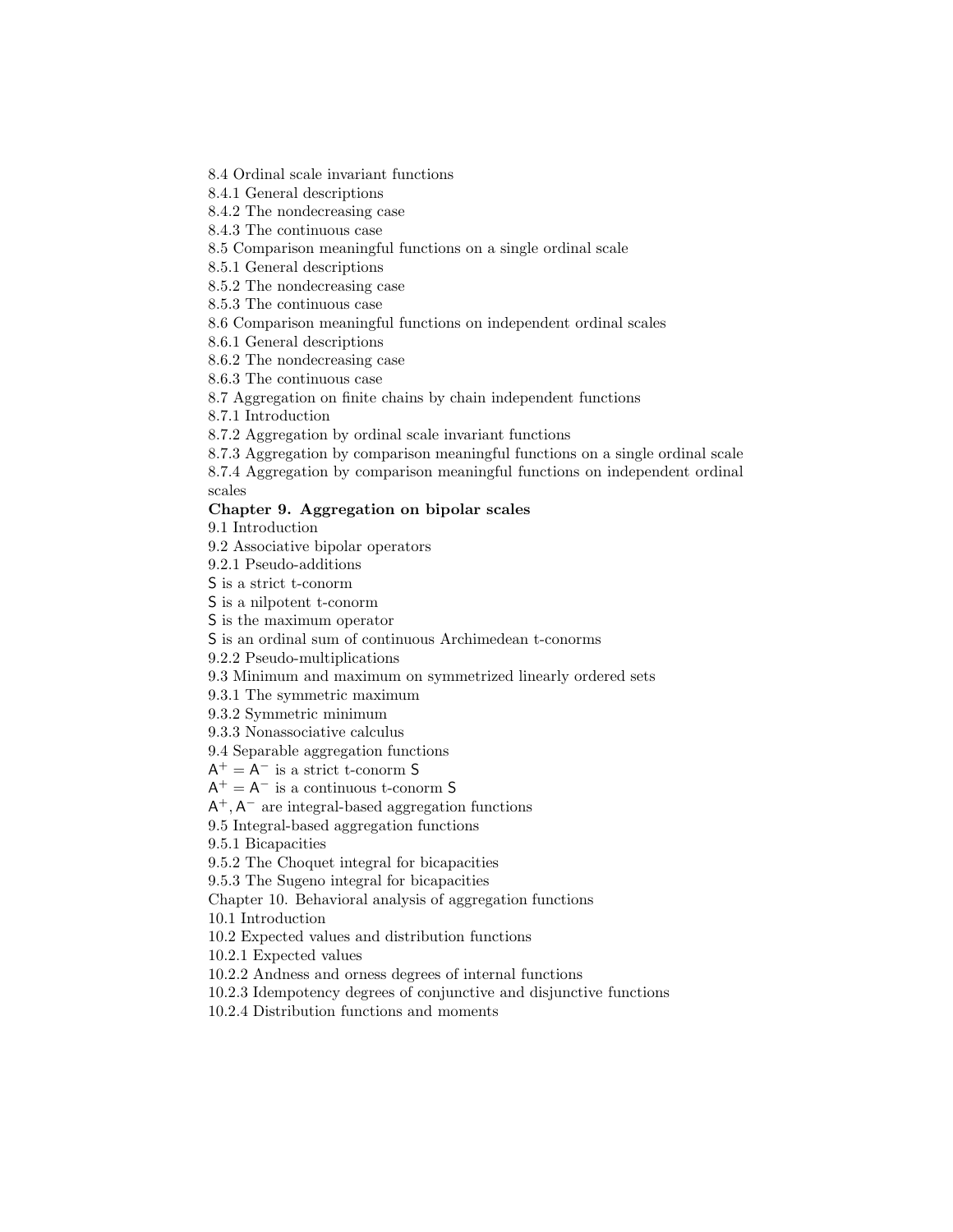10.3 Importance indices

10.4 Interaction indices

10.5 Maximum improving index

10.6 Tolerance indices

10.6.1 Veto and favor indices

10.6.2  $k$ -conjunction and  $k$ -disjunction indices

10.7 Measures of arguments contribution and involvement

10.7.1 Index of arguments contribution

10.7.2 Index of arguments involvement

#### **Chapter 11. Identification of aggregation functions**

11.1 Introduction

11.2 General formulation

11.2.1 The identification problem

11.2.2 Least squares regression

11.3 The case of parameterized families of aggregation functions

Linear convex T-S-operators

Exponential convex T-S-operators

OWA operators

11.4 The case of generated aggregation functions

11.5 The case of integral-based aggregation functions

11.5.1 Constraints

11.5.2 Least mean squares criterion

11.5.3 Case of ordinal information

Maximum separation criterion

Minimum distance and variance approaches

11.5.4 The case of Sugeno integral

11.6 Available software

### **Appendix A. Aggregation of infinitely many arguments**

A.1 Introduction

A.2 Infinitary aggregation functions on sequences

Additive aggregation functions

Comonotonic additive aggregation function

Symmetric aggregation function

Countable extendable aggregation functions

Countable extension

Means and averages

A.3 General aggregation of infinite number of inputs

### **Appendix B. Examples and applications**

B.1 Main domains of applications

Decision making under multiple criteria or attributes

Multiobjective optimization

Multiperson decision making

Pattern recognition and classification

Image analysis

Rule-based systems

B.2 A specific application: mixture of uncertainty measures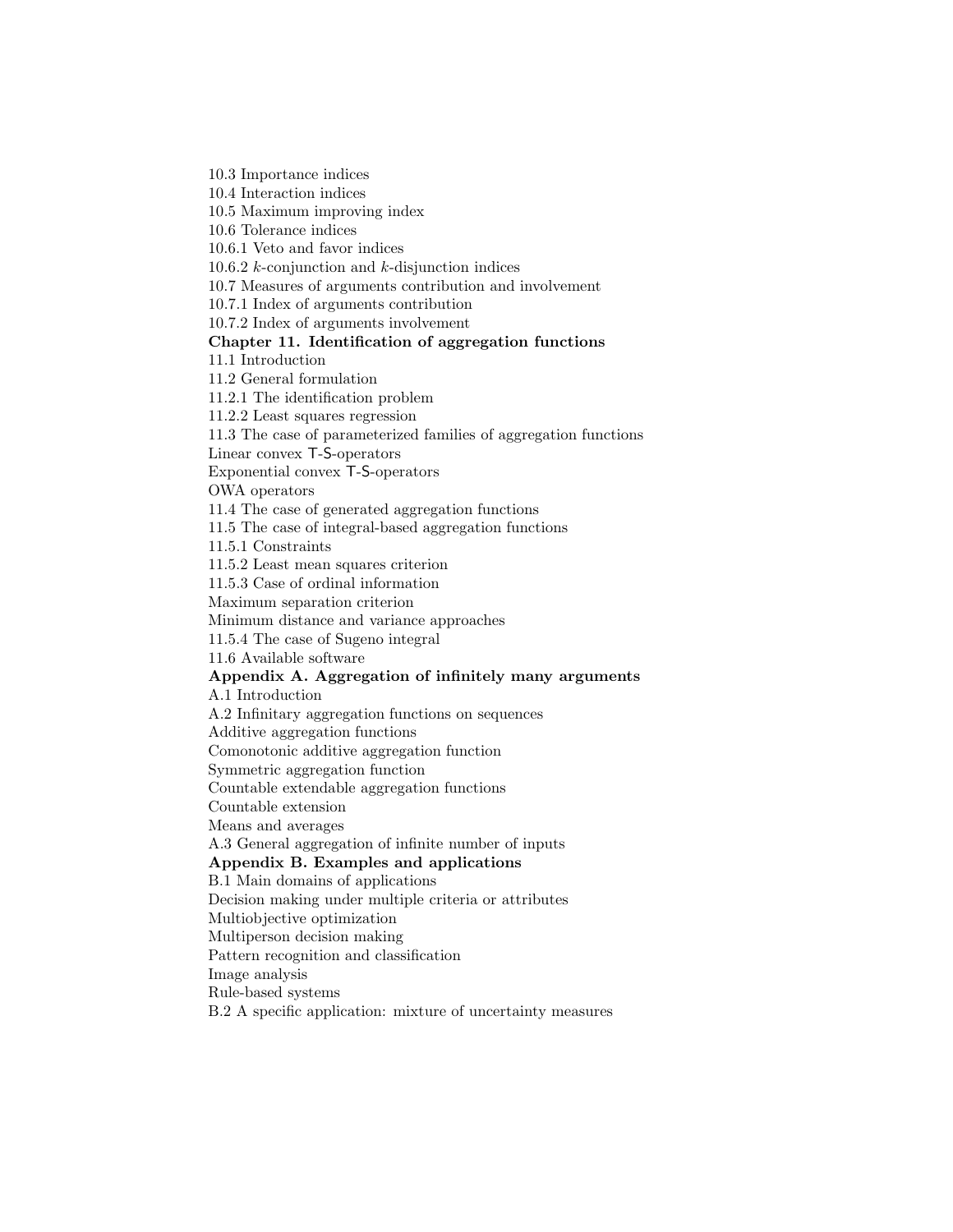S-measures and independence Hybrid mixtures Hybrid possibilistic-probabilistic utility function **List of symbols Bibliography Index**

# **3 Definition and examples**

A first natural requirement comes from the fact that the output should be a synthetic value. Then, if inputs are supposed to lie in interval  $[a, b]$ , the output should also lie in this interval. Moreover, if all input values are identical to the lower bound  $a$ , then the output should be also  $a$ , and similarly for the case of the upper bound  $b$ . This defines a boundary condition. A second natural requirement is nondecreasing monotonicity. It means that if some of the input values increase, the representative output value should reflect this increase, or at worst, stay constant. These two requirements are commonly accepted in the field, and we adopt them as the basic definition of an aggregation function.

We assume throughout that the variables of any aggregation function have a common domain I which is a nonempty real interval, bounded or not. In some exceptional cases,  $\mathbb I$  will represent a nonempty interval of the extended real number system  $\mathbb{\bar{R}} := [-\infty, \infty]$ . This latter case will always be mentioned explicitly and then we will often consider the convention that  $0 \cdot \infty = 0$  and  $\infty + (-\infty) = -\infty$ . Denote by N the set of strictly positive integers and [n] :=  $\{1,\ldots,n\}$ . Further,  $|K|$  is the cardinal number of the set K.

**Definition 3.1.** An aggregation function in  $\mathbb{I}^n$  is a function  $A^{(n)} : \mathbb{I}^n \to \mathbb{I}$  that

- *(i) is nondecreasing (in each variable)*
- *(ii) fulfills the boundary conditions*

$$
\inf_{\mathbf{x}\in\mathbb{I}^n} A^{(n)}(\mathbf{x}) = \inf \mathbb{I} \quad and \quad \sup_{\mathbf{x}\in\mathbb{I}^n} A^{(n)}(\mathbf{x}) = \sup \mathbb{I}.
$$

To give a first instance, the arithmetic mean, defined by

$$
AM^{(n)}(\mathbf{x}) := \frac{1}{n} \sum_{i=1}^{n} x_i
$$
 (1)

is clearly an aggregation function in any domain  $\mathbb{I}^n$ .

The aggregation of a singleton is not an actual aggregation, the following convention is often considered:  $A^{(1)}(x) = x$  ( $x \in \mathbb{I}$ ).

We now introduce the concept of extended aggregation function.

**Definition 3.2.** *An* extended aggregation function in  $\cup_{n\in\mathbb{N}}\mathbb{I}^n$  is a mapping

$$
\mathsf{A}:\bigcup_{n\in\mathbb{N}}\mathbb{I}^n\to\overline{\mathbb{R}}.
$$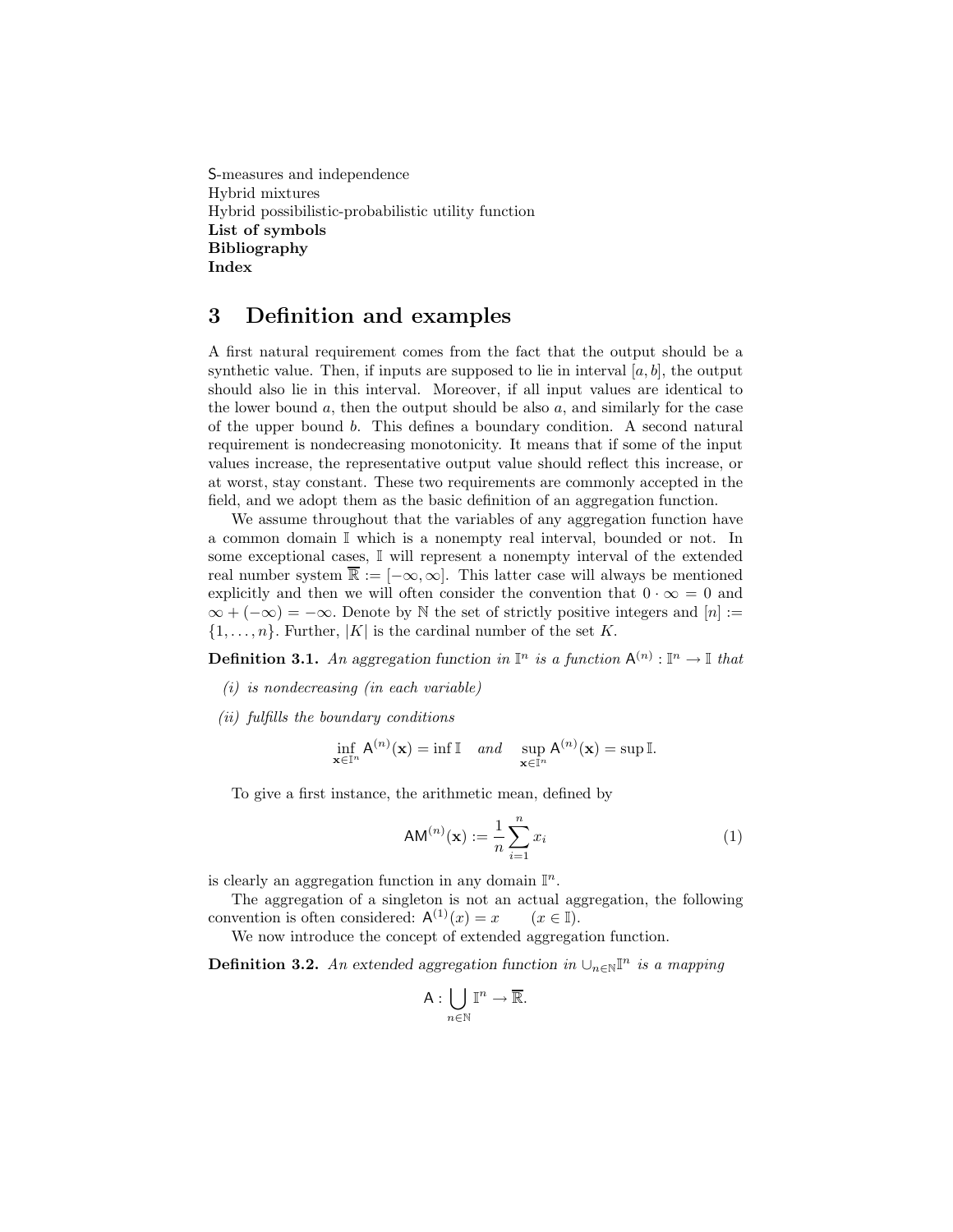*whose restriction*  $A^{(n)} := A|_{\mathbb{I}^n}$  *to*  $\mathbb{I}^n$  *is an aggregation function in*  $\mathbb{I}^n$  *for any*  $n \in \mathbb{N}$ .

For example, the arithmetic mean as an extended aggregation function is the sequence  $(AM^{(n)})_{n\in\mathbb{N}}$ , where  $AM^{(n)}$  is defined by (1) for all  $n \in \mathbb{N}$ .

For illustration we now give a small list of well-known aggregation functions.

(i) The *arithmetic mean* function  $AM : \mathbb{I}^n \to \mathbb{I}$  and the *geometric mean* function  $GM : \mathbb{I}^n \to \mathbb{I}$  are respectively defined by

$$
AM(\mathbf{x}) := \frac{1}{n} \sum_{i=1}^{n} x_i, \quad GM(\mathbf{x}) := \Big(\prod_{i=1}^{n} x_i\Big)^{1/n}.
$$

Note that, when  $n > 1$ , the geometric mean is not an aggregation function in any domain. We must consider a domain  $\mathbb{I}^n$  such that  $\mathbb{I} \subseteq [0,\infty]$ .

(ii) For any  $k \in [n]$ , the *projection* function  $P_k : \mathbb{I}^n \to \mathbb{I}$  and the *order statistic* function  $\mathsf{OS}_k : \mathbb{I}^n \to \mathbb{I}$  associated with the kth argument, are respectively defined by

$$
\mathsf{P}_k(\mathbf{x}) := x_k, \quad \mathsf{OS}_k(\mathbf{x}) := x_{(k)},
$$

where  $x_{(k)}$  is the k<sup>th</sup> lowest coordinate of **x**, that is,

$$
x_{(1)} \leqslant \cdots \leqslant x_{(k)} \leqslant \cdots \leqslant x_{(n)}.
$$

The *projection onto the first and the last coordinates* are defined as

$$
P_F(\mathbf{x}) := P_1(\mathbf{x}) = x_1, \quad P_L(\mathbf{x}) := P_n(\mathbf{x}) = x_n.
$$

Similarly, the extreme order statistics  $x_{(1)}$  and  $x_{(n)}$  are respectively the *minimum* and *maximum* functions

$$
Min(\mathbf{x}) := min(x_1, \dots, x_n),
$$

$$
Max(\mathbf{x}) := max(x_1, \dots, x_n),
$$

which will sometimes be written by means of the lattice operations ∧ and ∨, respectively, that is,

$$
\text{Min}(\mathbf{x}) = \bigwedge_{i=1}^{n} x_i \quad \text{and} \quad \text{Max}(\mathbf{x}) = \bigvee_{i=1}^{n} x_i.
$$

The *median* of an odd number of values  $(x_1, \ldots, x_{2k-1})$  is simply defined by

$$
\mathsf{Med}(x_1,\ldots,x_{2k-1}) := x_{(k)},
$$

which can be rewritten as

$$
Med(x_1, ..., x_{2k-1}) = \bigwedge_{\substack{K \subseteq [2k-1] \\ |K| = k}} \bigvee_{i \in K} x_i.
$$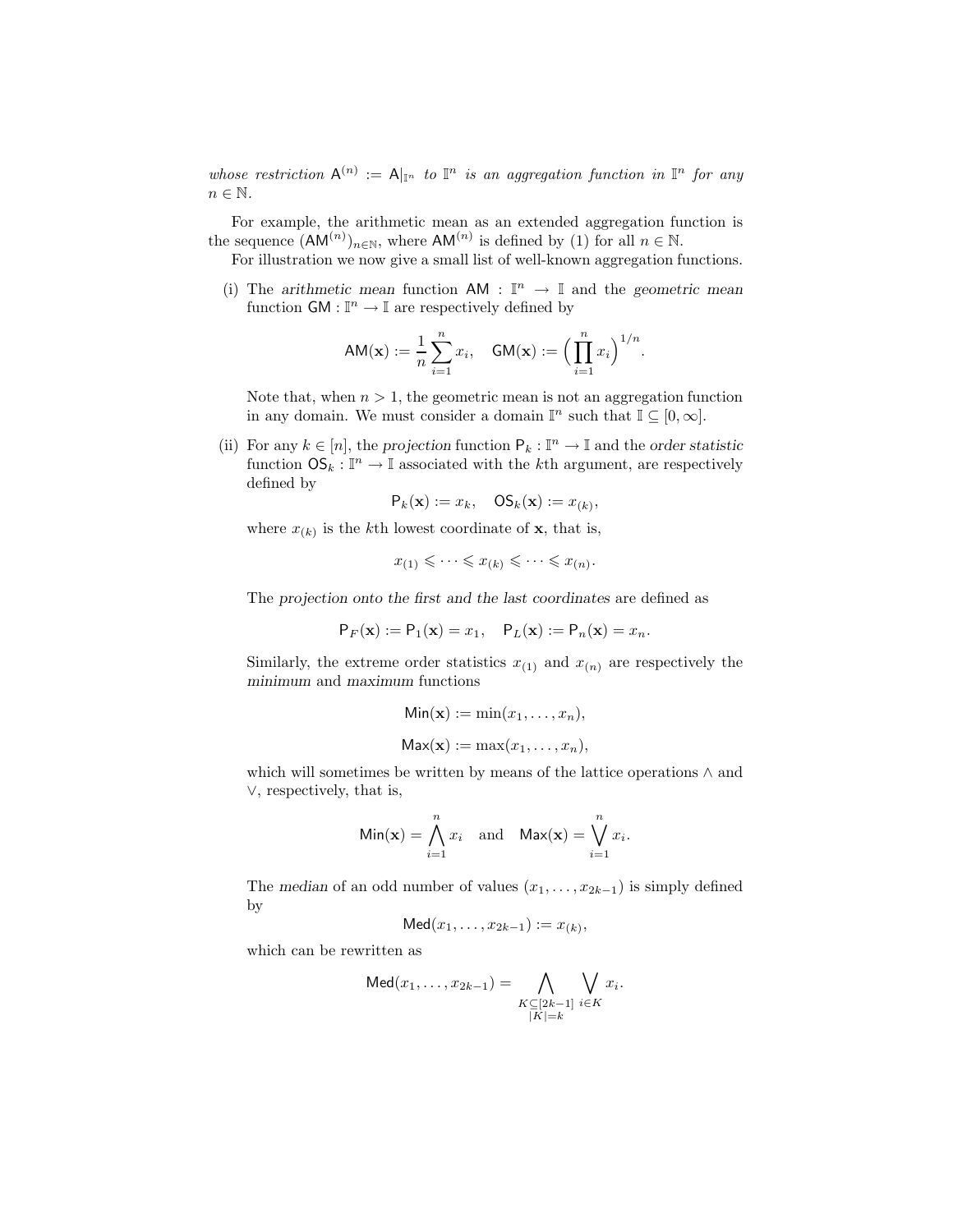For instance, we have

$$
Med(x_1, x_2, x_3) = (x_1 \vee x_2) \wedge (x_1 \vee x_3) \wedge (x_2 \vee x_3).
$$

For any  $\alpha \in \mathbb{I}$ , we also define the  $\alpha$ -median,  $\mathsf{Med}_{\alpha} : \mathbb{I}^n \to \mathbb{I}$ , by

$$
Med_{\alpha}(\mathbf{x}) = Med(x_1, ..., x_n, \underbrace{\alpha, ..., \alpha}_{n-1}).
$$

(iii) For any nonempty subset  $K \subseteq [n]$ , the *partial minimum*  $\mathsf{Min}_K : \mathbb{I}^n \to \mathbb{I}$  and the *partial maximum*  $\mathsf{Max}_K : \mathbb{I}^n \to \mathbb{I}$ , associated with K, are respectively defined by

$$
\mathsf{Min}_K(\mathbf{x}) := \bigwedge_{i \in K} x_i, \quad \mathsf{Max}_K(\mathbf{x}) := \bigvee_{i \in K} x_i.
$$

(iv) For any weight vector  $\mathbf{w} = (w_1, \dots, w_n) \in [0, 1]^n$  such that  $\sum_{i=1}^n w_i = 1$ , the weighted arithmetic mean function  $\mathsf{WAM}_w : \mathbb{I}^n \to \mathbb{I}$  and the ordered *weighted averaging* function  $\mathsf{OWA}_{\mathbf{w}}$  :  $\mathbb{I}^n$   $\rightarrow$   $\mathbb{I}$  associated with  $\mathbf{w},$  are respectively defined by

$$
\mathsf{WAM}_{\mathbf{w}}(\mathbf{x}) := \sum_{i=1}^n w_i \, x_i, \quad \mathsf{OWA}_{\mathbf{w}}(\mathbf{x}) := \sum_{i=1}^n w_i \, x_{(i)}.
$$

(v) The sum  $\Sigma : \overline{\mathbb{R}}^n \to \overline{\mathbb{R}}$  and product  $\Pi : \overline{\mathbb{R}}^n \to \overline{\mathbb{R}}$  functions are respectively defined by

$$
\Sigma(\mathbf{x}) := \sum_{i=1}^n x_i, \quad \Pi(\mathbf{x}) := \prod_{i=1}^n x_i.
$$

Note that, when  $n > 1$ , these latter two functions are not aggregation functions in any domain. For the sum, we need to consider the domains  $[-\infty,\infty]^n$ ,  $[-\infty,\infty[^n,]-\infty,\infty]^n$ ,  $]-\infty,\infty[^n, [0,\infty]^n, [0,\infty]^n, [0,\infty]^n$  $[0, \infty[^n, [-\infty, 0]^n, ]-\infty, 0]^n, [-\infty, 0]^n, ]-\infty, 0]^n$ . For the product, when restricted to  $[0, \infty]^n$ , we have to consider the domains  $[0, 1]^n$ ,  $[0, 1]^n$ ,  $[0, 1]^n$ ,  $]0,1[^n,[1,\infty]^n,[1,\infty]^n,[1,\infty[^n,[1,\infty[^n,[0,\infty]^n,[0,\infty[^n,[0,\infty[^n.$ 

(vi) Assume  $\mathbb{I} = [a, b]$  is a closed interval. The *smallest* and the *greatest* aggregation functions in  $[a, b]^n$  are respectively defined by

$$
A_{\perp}(\mathbf{x}) := \begin{cases} b, & \text{if } x_i = b \text{ for all } i \in [n], \\ a, & \text{otherwise.} \end{cases}
$$

$$
A_{\top}(\mathbf{x}) := \begin{cases} a, & \text{if } x_i = a \text{ for all } i \in [n], \\ b, & \text{otherwise.} \end{cases}
$$

By definition, we have  $A_{\perp} \leq A \leq A_{\top}$  for any aggregation function A :  $[a, b]^n \rightarrow [a, b].$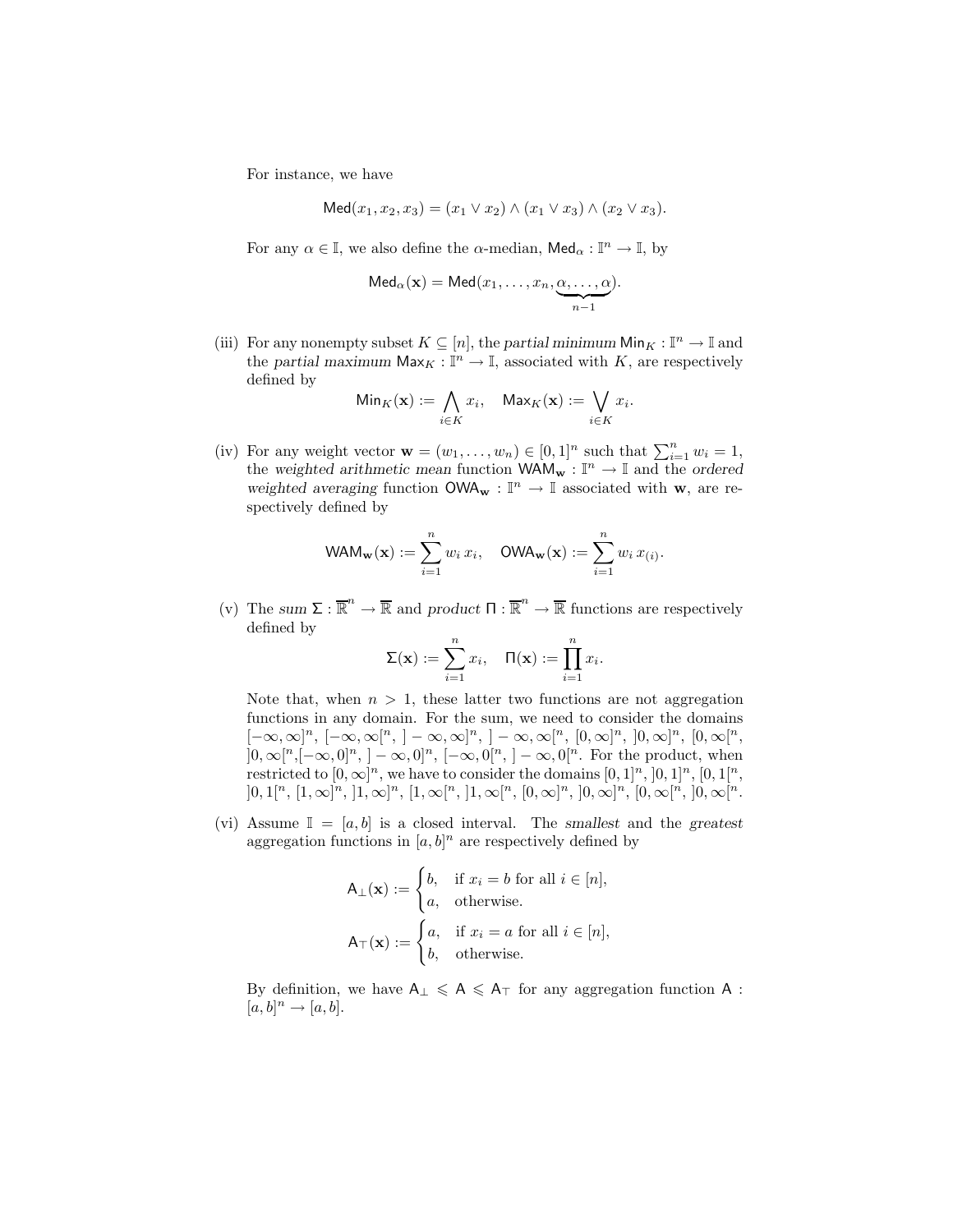### **4 Elementary mathematical properties**

The basic properties for aggregation functions are divided into elementary mathematical properties (monotonicity, continuity, symmetry, etc.), grouping based properties (associativity, decomposability, etc.), invariance to a change of scale (ratio, difference, interval, ordinal scales), and various other properties (neutral and annihilator elements, additivity, etc.). We also introduce invariance properties related to the scale types of the variables being aggregated.

We restrict here only on an analytical property: continuity, and the position on real axe.

#### **4.1 Continuity**

**Standard continuity**

**Definition 4.1.**  $F: \mathbb{I}^n \to \mathbb{R}$  *is a continuous function if* 

$$
\lim_{\substack{{\mathbf{x}}\to{\mathbf{x}}^*\\ {\mathbf{x}}\in\mathbb I^n}}\mathsf F({\mathbf{x}})=\mathsf F({\mathbf{x}}^*)\qquad({\mathbf{x}}^*\in\mathbb I^n).
$$

The continuity property essentially means that any small changes in the arguments (possible minor errors) should not entail a big change in the aggregated value (output error).

Figure 1. provides a Venn diagram showing the relationship between some classes of functions defined on bounded closed intervals.



Figure 1: Relations between some classes of functions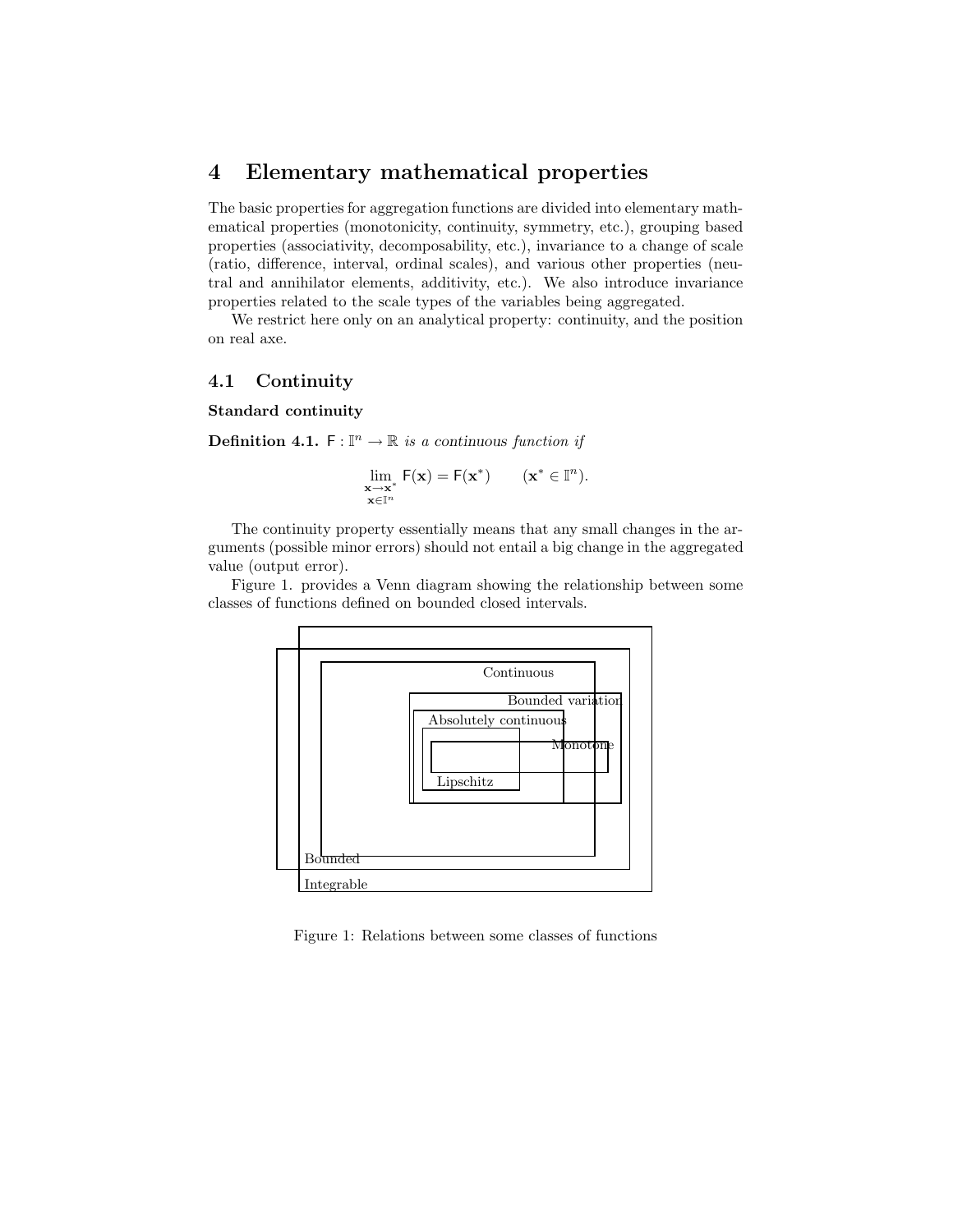#### **A stronger form: Uniform continuity**

**Definition 4.2.** *Let*  $\|\cdot\|$  :  $\mathbb{R}^n \to [0, \infty]$  *be a norm and let*  $D \subseteq \mathbb{I}^n$ . *A function*  $\mathsf{F}: \mathbb{I}^n \to \mathbb{R}$  *is uniformly continuous in* D *(with respect to*  $\|\cdot\|$ *) if for every*  $\varepsilon > 0$  *there exists*  $\delta > 0$  *such that*  $|F(\mathbf{x}) - F(\mathbf{y})| < \varepsilon$  *whenever*  $\|\mathbf{x} - \mathbf{y}\| < \delta$  *and*  $\mathbf{x}, \mathbf{y} \in D$ .

A function  $F : [a, b]^n \to \mathbb{R}$  is uniformly continuous in  $[a, b]^n$  if and only if it is continuous in  $[a, b]^n$ .

#### **A stronger form: Absolute continuity**

**Definition 4.3.** We say that the unary function  $f : [a, b] \rightarrow \mathbb{R}$  is absolutely *continuous if, for every*  $\varepsilon > 0$ *, there exists*  $\delta > 0$  *such that for any finite*  $system of pairwise nonintersecting intervals  $]a_i, b_i$$ system of pairwise nonintersecting intervals  $[a_i, b_i] \subset [a, b], i \in [n]$ , for which  $\sum_{i=1}^{n} (b_i - a_i) < \delta$  the inequality  $\sum_{i=1}^{n} |f(b_i) - f(a_i)| < \varepsilon$  holds.  $\sum_{i=1}^{n} (b_i - a_i) < \delta$  the inequality  $\sum_{i=1}^{n} |f(b_i) - f(a_i)| < \varepsilon$  holds.

Every absolutely continuous function on a closed interval is continuous on this interval.

We extend the notion of absolutely continuity to functions of two variables. For that purpose we introduce, for a subrectangle  $R = [a', b'] \times [c', d']$  of  $[a, b] \times$  $[c, d]$  and a function  $\mathsf{F} : [a, b] \times [c, d] \to \mathbb{R}$ , the following notation

$$
\Delta_R(F) = F(a', c') - F(b', c') - F(a', d') + F(b', d').
$$

**Definition 4.4.** We say that  $F : [a, b] \times [c, d] \rightarrow \mathbb{R}$  is absolutely continuous if *the following two conditions are satisfied*

*(i)* given  $\varepsilon > 0$ , there exists  $\delta > 0$  such that

$$
\sum_{R\in\mathcal{R}}|\Delta_R(\mathsf{F})|<\varepsilon
$$

*whenever* R *is a finite collection of pairwise nonoverlapping subrectangles*  $R = [a', b'] \times [c', d']$  of  $[a, b] \times [c, d]$  with

$$
\sum_{R\in\mathcal{R}}\lambda(R)<\delta\,,
$$

*where*  $\lambda$  *is the Lebesque measure;* 

(*ii*) the marginal functions  $F(\cdot, d)$  and  $F(b, \cdot)$  are absolutely continuous func*tions of a single variable on* [a, b] *and* [c, d], *respectively.*

**A stronger form: Lipschitz condition** The continuity property can be strengthened into the well-known Lipschitz condition.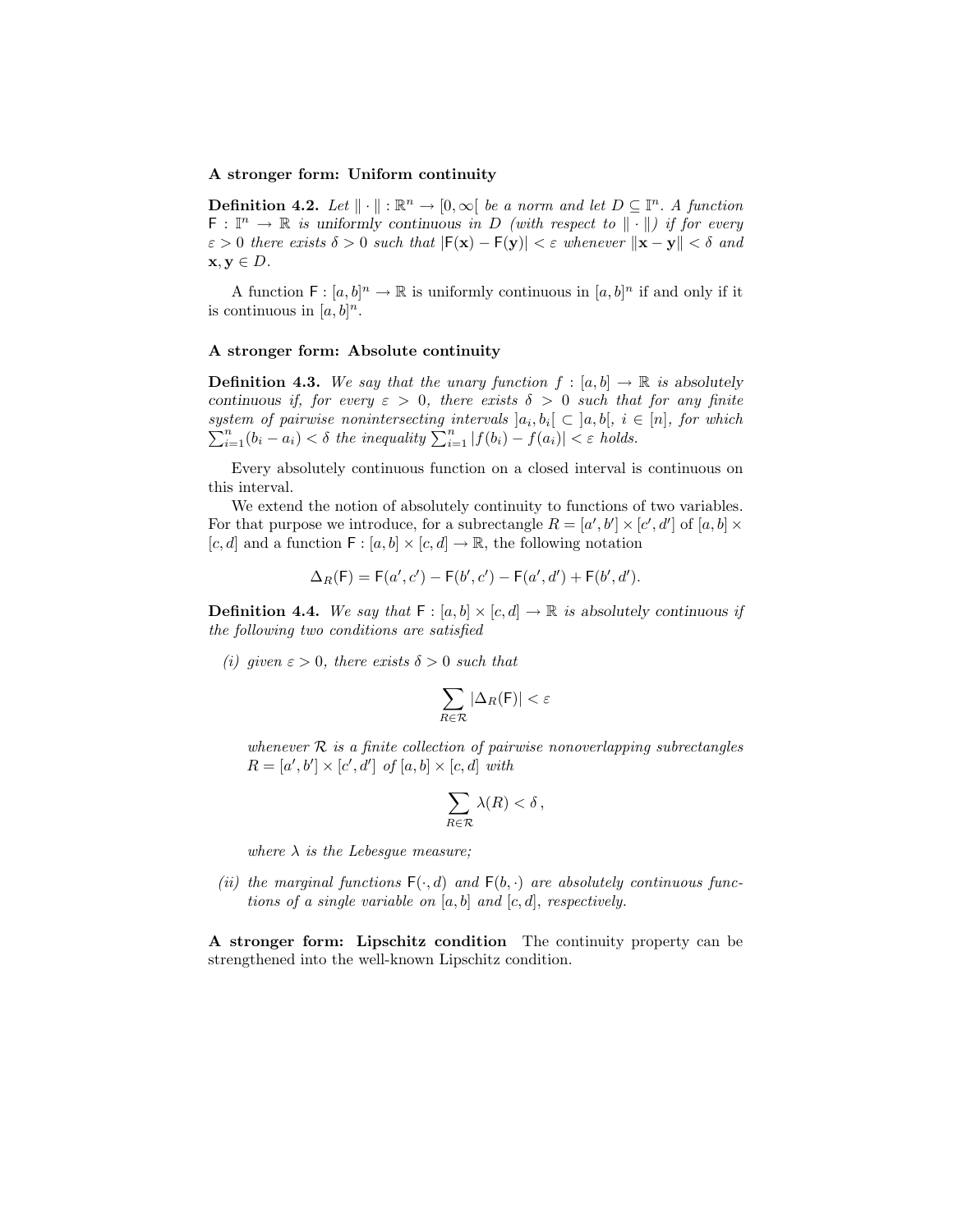**Definition 4.5.** *Let*  $\|\cdot\|$  :  $\mathbb{R}^n \to [0,\infty]$  *be a norm. If a function*  $\mathsf{F} : \mathbb{I}^n \to \mathbb{R}$ *satisfies the inequality*

$$
|\mathsf{F}(\mathbf{x}) - \mathsf{F}(\mathbf{y})| \leqslant c \|\mathbf{x} - \mathbf{y}\| \qquad (\mathbf{x}, \mathbf{y} \in \mathbb{I}^n), \tag{2}
$$

*for some constant*  $c \in [0, \infty)$ , *then we say that* **F** *satisfies the Lipschitz condition or is Lipschitzian (with respect to*  $\|\cdot\|$ ). More precisely, any function  $\mathsf{F} : \mathbb{I}^n \to \mathbb{R}$ *satisfying (2) is said to be* c*-Lipschitzian. The greatest lower bound of constants*  $c > 0$  *in (2) is called the Lipschitz constant.* 

Important examples of norms are given by the Minkowski norm of order  $p \in [1,\infty]$ , namely

$$
\|\mathbf{x}\|_{p} := \left(\sum_{i=1}^{n} |x_i|^p\right)^{1/p},\,
$$

also called the  $L_p$ -norm, and its limiting case  $\|\mathbf{x}\|_{\infty} := \max_i |x_i|$ , which is the Chebyshev norm.

The c-Lipschitz condition has an interesting interpretation when applied in aggregation. It allows us to estimate the relative output error in comparison with input errors

$$
|\mathsf{F}(\mathbf{x}) - \mathsf{F}(\mathbf{y})| \leqslant c \, \varepsilon
$$

whenever  $\|\mathbf{x} - \mathbf{y}\| \leq \varepsilon$  for some  $\varepsilon > 0$ .

The Lipschitz property of functions is defined standardly on domains where the norm cannot achieve  $\infty$ . Formally it can be defined also on  $\mathbb{I}^n$  for an unbounded interval I. However, if I contains  $-\infty$  or  $\infty$ , then the Lipschitz property does not imply continuity, in general. For example, the smallest aggregation function  $A_{\perp}$  on  $[0,\infty]^n$  is Lipschitzian for any norm but it is not continuous.

In all cases when  $\mathbb{I} \subseteq \mathbb{R}$ , the Lipschitz property implies the absolute continuity. However, the converse does not hold. For instance,  $\log x$  on [0, 1] is absolutely continuous but not Lipschitzian.

- **Example 4.6.** *(i)* The product  $\Pi : [0,1]^2 \rightarrow [0,1]$  *is* 1-Lipschitzian. There*fore it is absolutely continuous.*
- *(ii) The geometric mean*  $GM : [0, 1]^2 \rightarrow [0, 1]$  *is not Lipschitzian. However, it is continuous and therefore uniformly continuous.*

**Proposition 4.7.** *The smallest and the greatest aggregation functions defined* in  $[a, b]^n$  being 1-Lipschitzian with respect to the norm  $\|\cdot\|_p$  are respectively *given by*  $A_*^{(n)}$ : [a, b]<sup>n</sup> → [a, b], with

$$
\mathsf{A}^{(n)}_*(\mathbf{x}) := \mathsf{Max}(b - \|n \cdot b - \mathbf{x}\|_p, a),
$$

 $and \mathsf{A}^{*(n)} : [a, b]^n \rightarrow [a, b], with$ 

$$
A^{*(n)}(\mathbf{x}) := \mathsf{Min}(a + \|\mathbf{x} - n \cdot a\|_p, b).
$$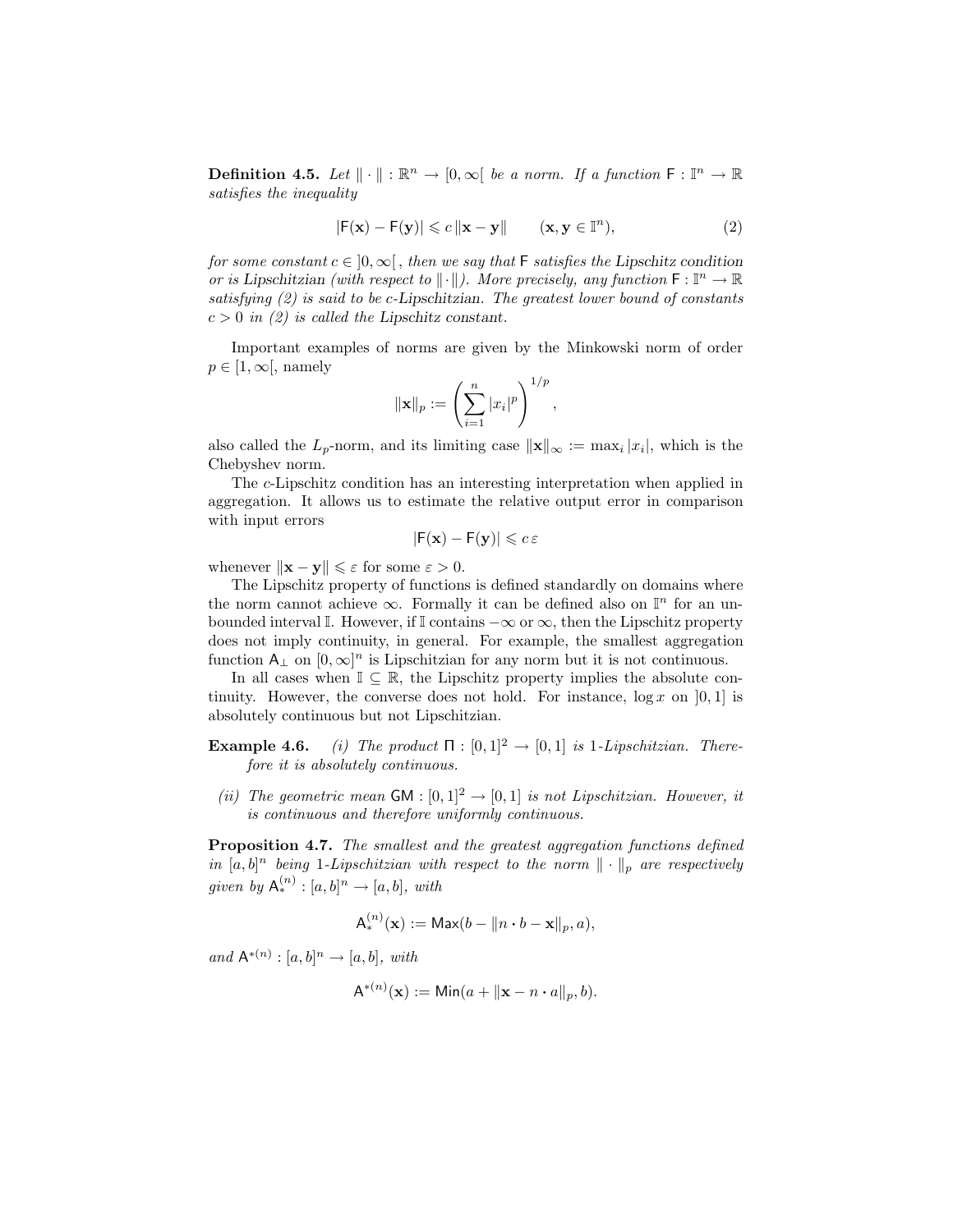#### **4.2 Conjunction, disjunction, and internality**

Considering the functions Min and Max as dominating or dominated functions gives rise to three main classes of aggregation functions: *conjunctive* functions, *disjunctive* functions and *internal* functions.

**Definition 4.8.** A :  $\mathbb{I}^n \to \overline{\mathbb{R}}$  *is conjunctive if* 

 $\inf \mathbb{I} \leqslant A \leqslant M$ in.

Conjunctive functions combine values as if they were related by a logical "and" operator. That is, the result of combination can be high only if all the values are high. Thus, a low value can never be compensated by a high value. The most common conjunctive functions defined on  $[0, 1]$ <sup>n</sup> are t-norms.

**Definition 4.9.** A :  $\mathbb{I}^n \to \overline{\mathbb{R}}$  *is disjunctive if* 

 $\mathsf{Max} \leqslant \mathsf{A} \leqslant \sup \mathbb{I}.$ 

Disjunctive functions combine values as an "or" operator, so that the result of combination is high if at least one value is high. Thus, a high value cannot be compensated by a low value. Such functions are, in this sense, dual of conjunctive functions. The most common disjunctive functions defined on  $[0, 1]^n$ are t-conorms.

**Definition 4.10.** *A function*  $A: \mathbb{I}^n \to \mathbb{R}$  *is internal if* 

 $Min \leqslant A \leqslant Max$ .

Internality is a property shared by all the means and averaging functions, which are the most often encountered functions in the literature on aggregation. In multicriteria decision making, these functions are also called *compensative* functions. In fact, in this kind of functions, a bad (respectively good) score on one criterion can generally be compensated by a good (respectively bad) one on another criterion, so that the result of the aggregation will be medium.

### **5 Some topics of the book**

The presentation is mathematical and rigorous, avoiding jargon and inherent imprecision from the various applied domains where aggregation functions are used (often under different names such aggregation operators, merging functions, connectives, etc.), but keeping as far as possible the standard terminology of mathematics. As far as possible, every result is given with its proof, unless the proof is long and requires extra material. In this case, a reference to the proof is always given.

A large section is devoted in chapter on disjunctive aggregation functions to triangular norms (t-norms for short): different families, continuous Archimedean t-norms, additively generated t-norms, ordinal sums, etc. There are presented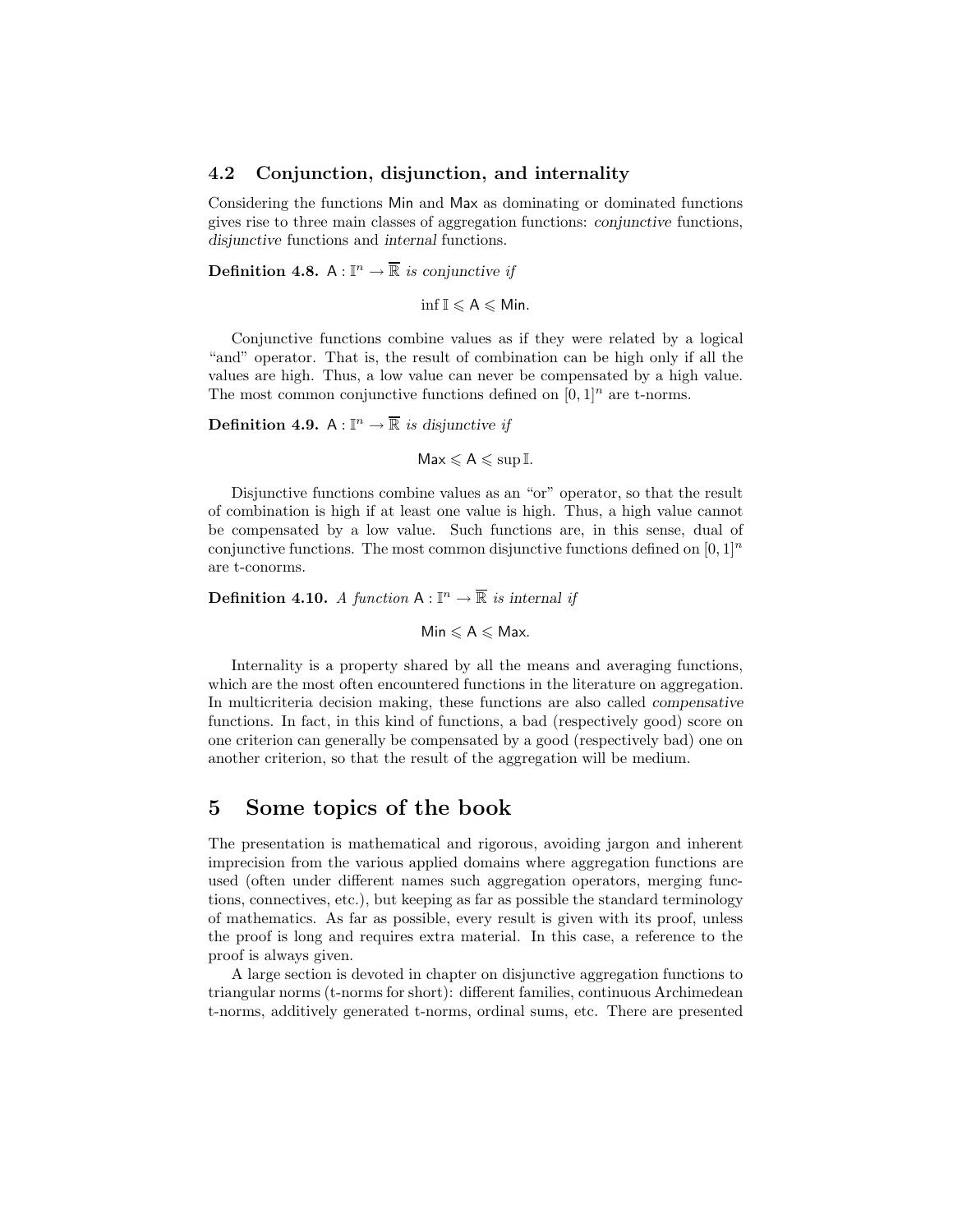important class of copulas, well known in probability theory, as well as uninorms and nullnorms (as hybrid of t-norms and t-conorms). The concepts of means and averages functions, as well as their relationships, are presented in full generality. Then main subclasses of means, such as quasi-arithmetic ones, some of their special cases (e.g., root-mean-power functions, exponential means), and some of their generalizations (e.g., quasi-linear means, quasi-arithmetic means with weight functions, non-strict quasi-arithmetic means) are presented. Considering nonadditive integrals in the discrete finite case defines a new important class of aggregation functions. Nonadditive integrals are defined with respect to capacities (nonadditive monotone measures), and in particular generalize the notion of expected value. Special care is taken on the Choquet integral, since this is the most representative of nonadditive integrals, and the Sugeno integral, and finally other families of nonadditive integrals. There are given some operations to create new aggregation functions from existing ones, as transformation, composition, introduction of weights on variables, ordinal sums, and various other means (idempotization, symmetrization, etc.). We describe the aggregation functions that are meaningful when considering ratio, difference, and interval scales. We analyze how to extend aggregation functions to the interval  $[-1, 1]$  (bipolar scale), that is, to perform a kind a symmetrization with respect to 0 while keeping properties of the aggregation function. Behavioral analysis of aggregation functions is done through various indices and values (like the expected value), which in some sense constitutes the identity card of the aggregation function.

An important topic in practice is how to choose a suitable aggregation function. There are given various ways to identify aggregation functions from data. There are presented the rather unexpected consequences of defining an aggregation function with an infinite (either countable or uncountable) number of arguments. There is given a short description with references of the main fields of applications of aggregation functions, essentially in decision making, data fusion, and artificial intelligence, and with more details on an application to the mixture of uncertainty measures.

# **6 Conclusion**

We present here only few of basic definitions contained in Chapters 1 and 2 of the book. The book is intended primarily to researchers and graduate students in applied mathematics and computer sciences, secondarily to practitioners in, e.g., decision making, optimization, economy and finance, artificial intelligence, data fusion, computer vision, etc. It could also be used as a textbook for graduate students in applied mathematics and computer sciences.